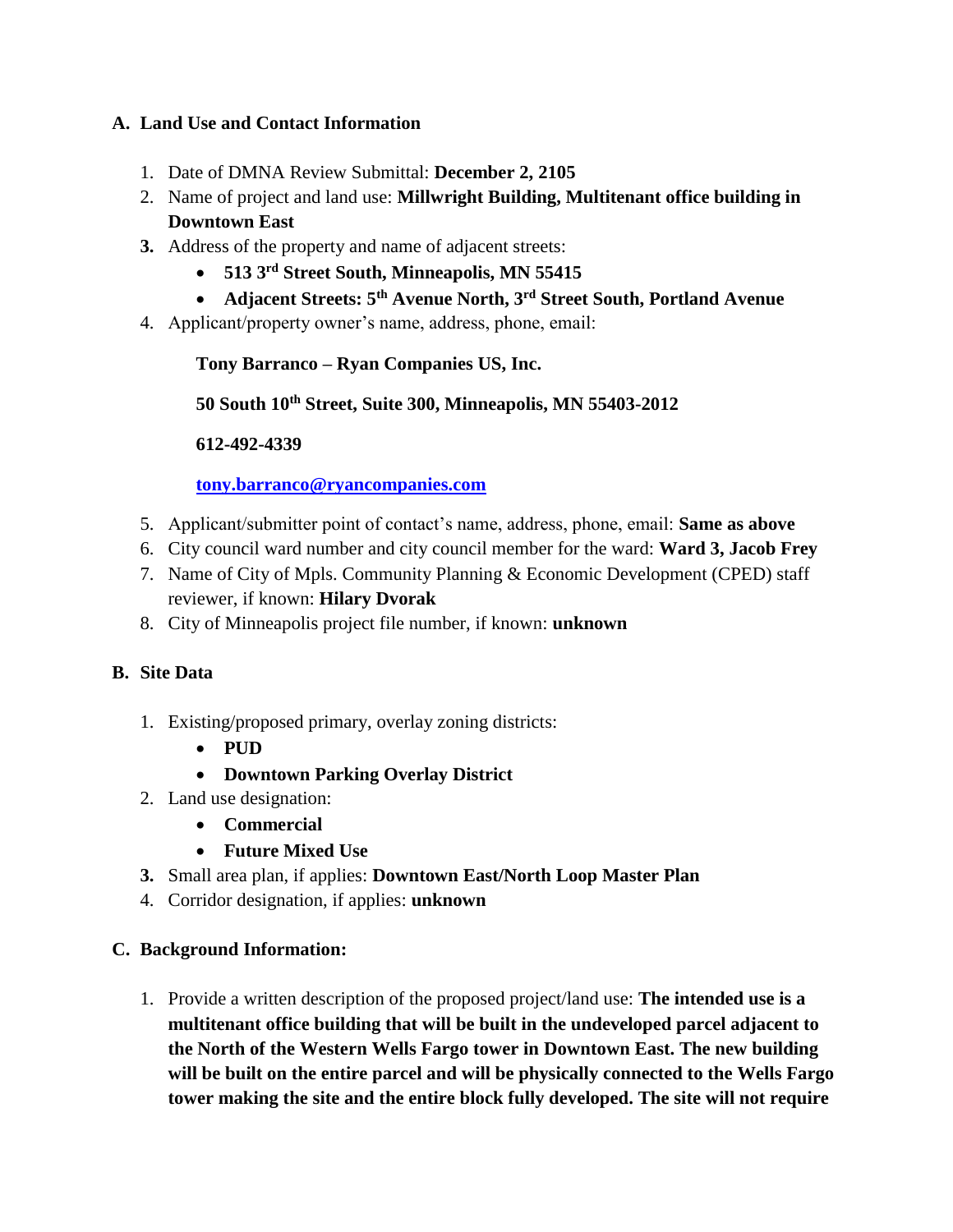**any additional access points as it will use an existing loading ingress on Portland and loading egress on Fifth Avenue. Access and exiting to parking in the buiding's 60 lower level parking spaces will take place via the existing Downtown East Residential entrance off of Fifth Avenue. The physical pedestrian entrance to the building will be oriented on the corner of Third Street and Portland Avenue playing off of an active new corridor created by Downtown East as it will be directly across the Street from the Radisson Red entrance and will interact with the Plaza area for the Wells Towers on the corner of Fourth and Portland. The building is designed with a classic Mill District warehouse character including masonry and glass exterior. The masonry features signature arched windows along Third street and prominent lobby area on the corner of Portland and Third. Building is a 4-story, featuring exposed steel structure, a brick exterior, and extremely flexible floor plates. Amenities include a rooftop terrace, a building commons, tons of bikefriendly features, a skyway connection, and immediate access to greenspace.** 

- 2. Describe the current site and use: **Currently being used for staging for the Wells Fargo towers project. Previously was a surface parking lot.**
- 3. Describe the surrounding properties and land uses:
	- 16-story Wells Fargo office tower connected to the south
	- **Parking ramp to the west**
	- **Wells Fargo Tower to the South**
	- **Parking lot and fire station to the north**
	- **Radisson Red hotel currently being constructed to the east**
- 4. Identify the permits, variances and all other approvals needed for this project:
	- **Proposal is a conforming use, but any new applications with a PUD require a Conditional Use Permit. In the process, we will be applying for land use and a PUD conditional use. Standard reviews will also include PDR, Committee of the Whole and Site Plan Review.**
- 5. Identify if Minneapolis Heritage Preservation Commission (HPC) approval is needed: **No**
- 6. Identify if demolition of a building/s is proposed: **No**

### **D. Site Plan Information**

- 1. Architectural design and materials: **See Arch Plans. Building is designed with a classic Mill District warehouse character including masonry and glass exterior. The masonry features signature arched windows along Third street and prominent lobby area on the corner of Portland and Third. Building is a 4-story, featuring exposed steel structure, a brick exterior, and extremely flexible floor plates. Amenities include a rooftop terrace, a building commons, tons of bike-friendly features, a skyway connection, and immediate access to greenspace.**
- 2. Building height: **63 feet**